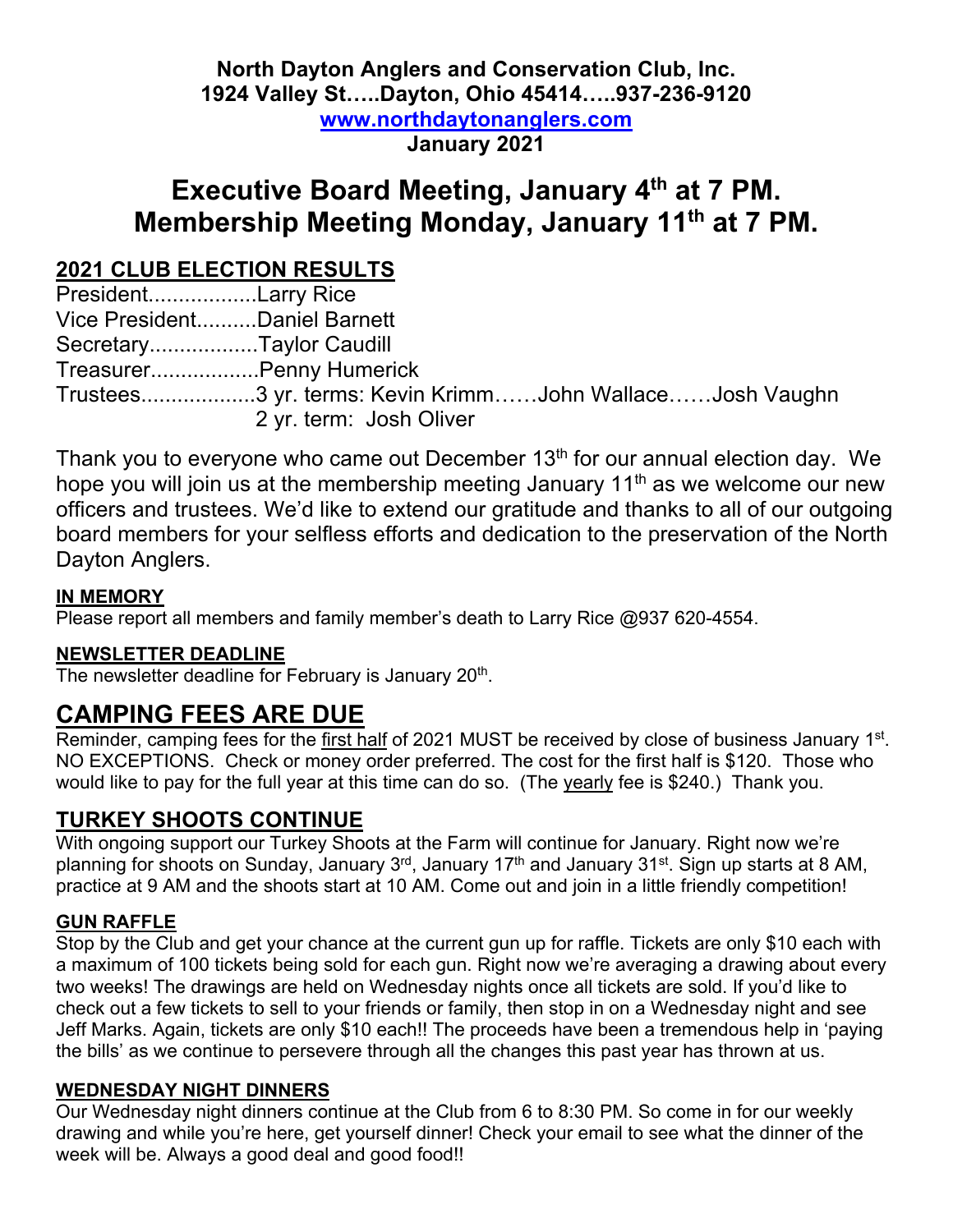#### **SUNDAY KITCHEN**

Sunday, January  $3<sup>rd</sup>$  will be the final game day of the NFL regular season and it also marks the end of our NDA Sunday Kitchen. So, you have one more time to get some great wings, chicken chunks, sliders, onion rings, fries and cheese stix at unbeatable prices…. to eat in or to go! Our Sunday drink specials….a Bloody Mary for just \$2 and a bucket of 5 of longneck beers for only \$8….will **continue**!!!

**NOTE: If anyone is interested in continuing a Sunday kitchen for another couple months, let us know. You can choose the menu! I will help you with any tips and info you'll need to get it set up and running. Think about it……it's always nice to have some good food available while playing a round of darts or a game of pool.** YOU can make a difference!! - Sandy Wagner, NFL Sunday Kitchen Chairman

#### **SUPERBOWL 2021**

Join in the fun at the Club for this years' SuperBowl on Sunday, February 7th. Snacks will be provided compliments of the NDA NFL Kitchen. Watch the action, enjoy your favorite beverage, have a bite and cheer on team you want to win!!

#### **LADIES AUXILIARY**

Our next Ladies meeting is Friday, January 15<sup>th</sup> at 7 PM. Unfortunately, this meeting will be of more importance than normal so we would appreciate it if all of our members could be present if possible.

## *Inaugural Ball, Saturday, January 30th, 2021*

Join us Saturday, January  $30<sup>th</sup>$  for our annual Inaugural Ball as we welcome the 2021 NDA Officers and Chairpersons. This is a wonderful event and a great opportunity to show your appreciation for those that do so much to keep things running at the Club. But, it's also a night for each and every NDA member as we are all important to the future of our Club. Traditionally this is a semi-formal affair so here's our chance to dress it up a bit. Hor'd ouevres and music will be provided. Due to the current mandate that we must close at 10 PM, we will be starting this event at 6 PM this year. So come out, share a toast to one another and hopefully to a little more normalcy for 2021 at the NDA! (If something changes, we will send out an email and post it at the Club.)

∞∞∞∞∞∞∞∞∞∞∞∞∞∞∞∞∞∞∞∞∞∞∞∞∞∞∞∞∞∞∞∞∞∞∞∞∞∞∞∞∞∞∞∞∞∞∞∞∞∞∞∞∞∞

## *A Note Of Thanks*

*The NDA Ladies Auxiliary would like to thank everyone that donated food and money for the food baskets that went to needy families in the community. We would also like to thank everyone that purchased tickets for our giveaway baskets throughout the year. All of the proceeds were used to purchase additional items for the food baskets.*

*Due to your support, we were able to provide a food basket and turkey to two families for Thanksgiving. For Christmas, we were able to provide a food basket, a box of canned goods and a ham to four families. In addition, 220 scarves were donated to Veterans and toys were bought and donated to the "Toys for Tots" program.*

*Again, thanks to all who bought tickets and made donations. We truly appreciate it.*